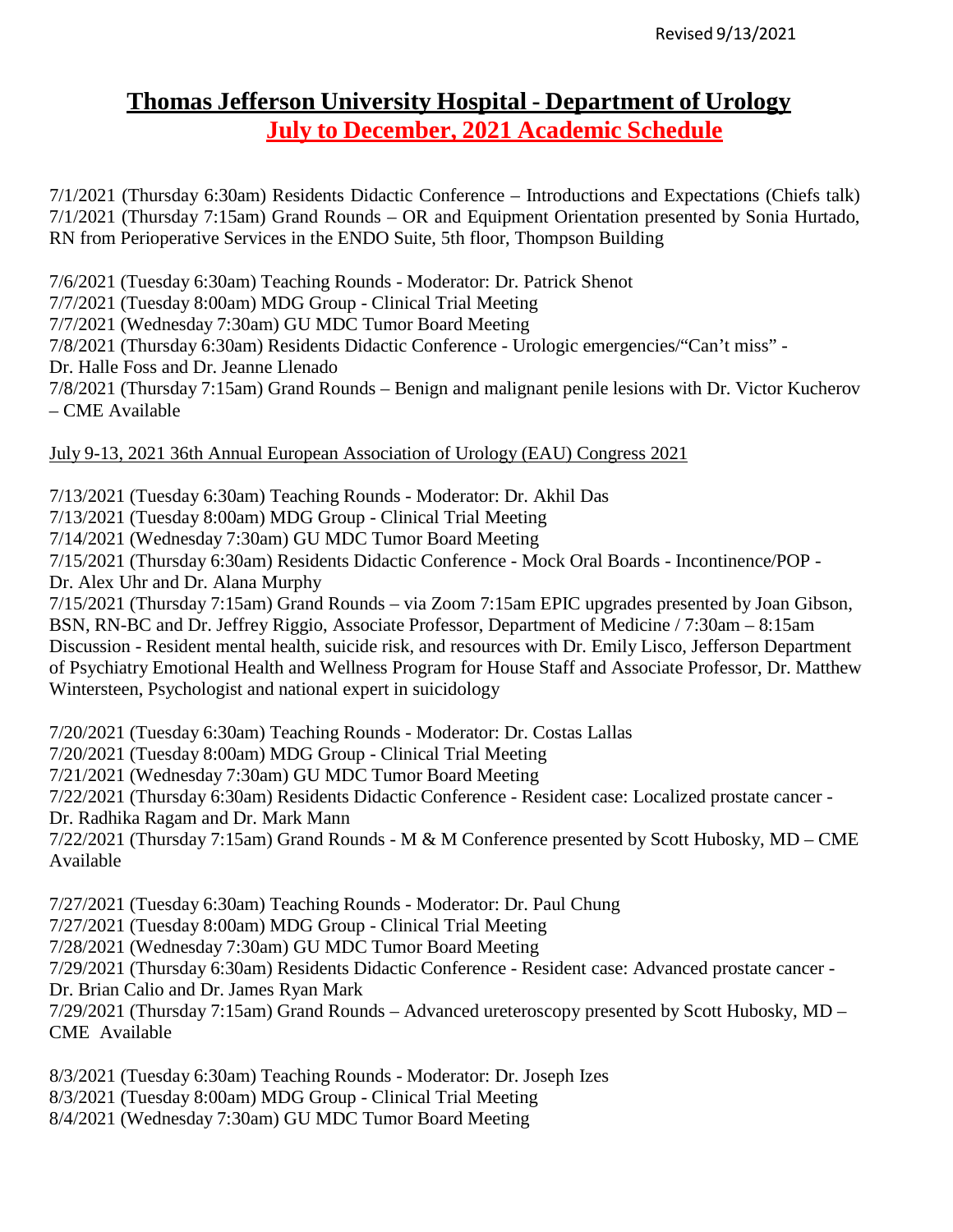#### Revised 9/13/2021

8/5/2021 (Thursday 6:30am) Residents Didactic Conference - Botox Training - Tara Mansberger, Allergan 8/5/2021 (Thursday 7:15am) Grand Rounds – Complications of female reconstruction with Dr. Alana Murphy – CME Available

8/10/2021 (Tuesday 6:30am) Teaching Rounds - Moderator: Dr. Aseem Malhotra

8/10/2021 (Tuesday 8:00am) MDG Group - Clinical Trial Meeting

8/11/2021 (Wednesday 7:30am) GU MDC Tumor Board Meeting

8/12/2021 (Thursday 6:30am) Residents Didactic Conference - Resident case: Urodynamics - Dr. Joon Yau Leong and Dr. Patrick Shenot

8/12/2021 (Thursday 7:15am) Grand Rounds – New developments in surgical BPH management with Dr. Akhil Das – CME Available

8/17/2021 (Tuesday 6:30am) Teaching Rounds - Moderator: Dr. Paul Chung

8/17/2021 (Tuesday 8:00am) MDG Group - Clinical Trial Meeting

8/18/2021 (Wednesday 7:30am) GU MDC Tumor Board Meeting

8/19/2021 (Thursday 6:30am) Residents Didactic Conference - Mock Oral Boards - Upper tract obstruction - Dr. Ben Rudnick and Dr. Scott Hubosky

8/19/2021 (Thursday 7:15am) Grand Rounds – Study Design in Clinical Research: Randomized Trials and Observational Studies with Dr. Benjamin Leiby, Associate Professor, Division Head, Biostatistics, Jefferson University Hospital – CME Available

8/24/2021 (Tuesday 6:30am) Teaching Rounds - Moderator: Dr. Patrick Gomella and Sub-I

presentations

8/24/2021 (Tuesday 8:00am) MDG Group - Clinical Trial Meeting

8/25/2021 (Wednesday 7:30am) GU MDC Tumor Board Meeting

8/26/2021 (Thursday 6:30am) Residents Didactic Conference - Resident case: Erectile dysfunction -

Dr. Maria D'Amico and Dr. Irvin Hirsch

8/26/2021 (Thursday 7:15am) Grand Rounds – M & M Conference presented by Scott Hubosky, MD – CME Available

8/31/2021 (Tuesday) 6:30am Teaching Rounds – Moderator: Dr. Aseem Malhotra

8/31/2021 (Tuesday 8:00am) MDG Group - Clinical Trial Meeting

9/1/2021 (Wednesday 7:30am) GU MDC Tumor Board Meeting

9/2/2021 (Thursday 6:30am) Residents Didactic Conference - Resident case: Surgical stone disease

- Dr. Courtney Capella and Dr. Joseph Izes

9/2/2021 (Thursday 7:15am) Grand Rounds – Genomics and genetics in prostate cancer with Dr. Leonard Gomella – CME Available

9/7/2021 (Tuesday 6:30am) Teaching Rounds - Moderator: Dr. Akhil Das

9/7/2021 (Tuesday 8:00am) MDG Group - Clinical Trial Meeting

9/8/2021 (Wednesday 7:30am) GU MDC Tumor Board Meeting

9/8/2021 (Wednesday 6:00pm) Journal Club with Guest Speaker: Dr. Costas Lallas

9/9/2021 (Thursday 6:30am) Residents Didactic Conference - SIM Center (Residents only, in person, not on Zoom)

9/9/2021 (Thursday 7:15am) Grand Rounds – Resident debate #1: pro/con lymph node dissection for favorable intermediate risk prostate cancer with Dr. Benjamin Rudnick and Dr. Anthony Tokarski moderated by Dr. Costas Lallas – CME Available

September 10-13, 2021 The American Urological Association (AUA) 2021 Annual Meeting – Changed to Virtual

9/14/2021 (Tuesday 6:30am) Teaching Rounds - Moderator: Dr. Irvin Hirsch

9/14/2021 (Tuesday 8:00am) MDG Group - Clinical Trial Meeting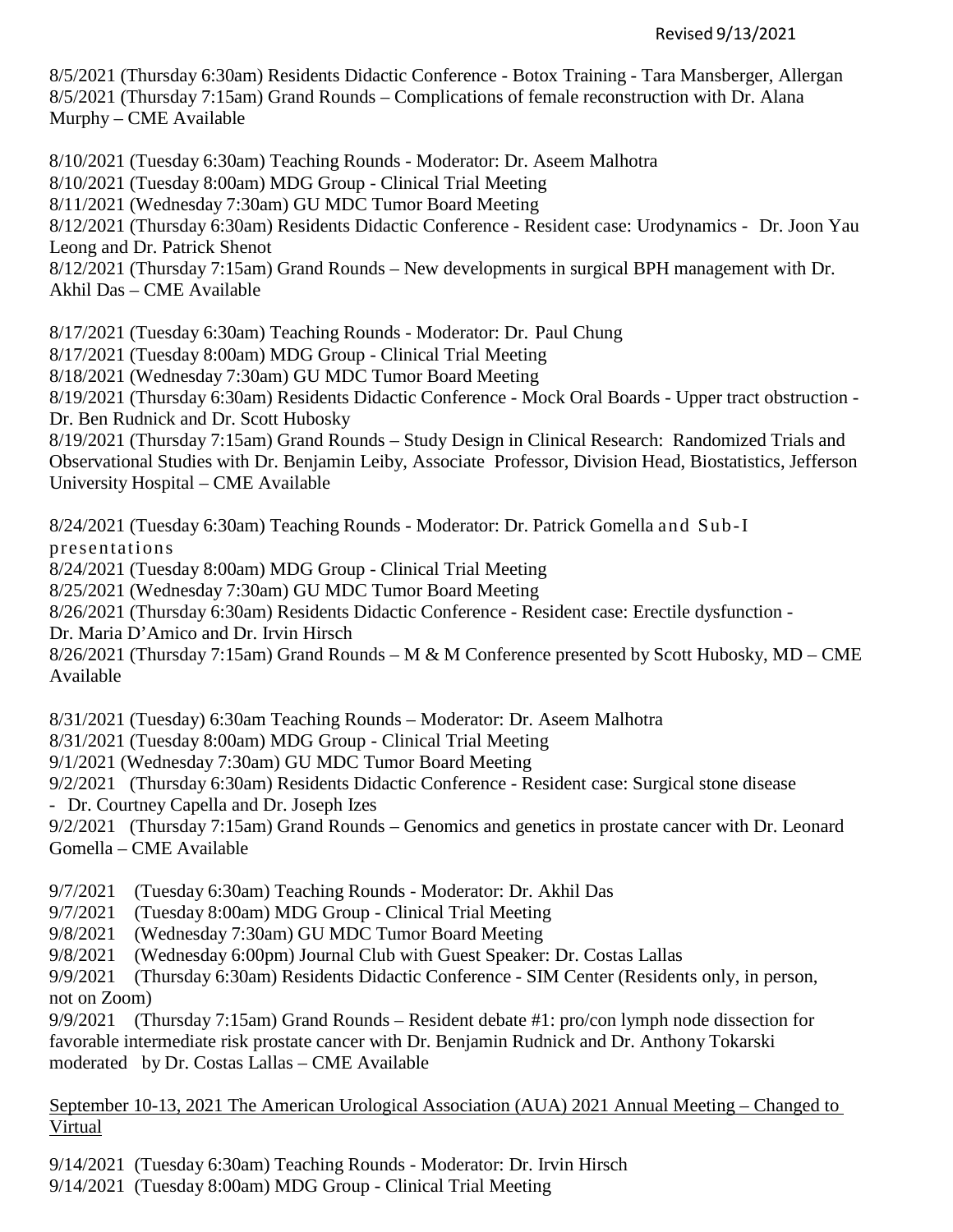9/15/2021 (Wednesday 7:30am) GU MDC Tumor Board Meeting

9/16/2021 (Thursday 6:30am) Residents Didactic Conference - Mock Oral Boards - Bladder cancer - Dr. Anthony Tokarski and Dr. James Ryan Mark

9/16/2021 (Thursday 7:15am) Grand Rounds – Physical therapy role in managing prostate cancer side effects with Nicole Dugan PT, DPT, CLT-LANA, WCS, Jefferson Rehabilitation Department – CME Available

September 21-25, 2021 World Congress of Endourology 2021

9/21/2021 (Tuesday 6:30am) Teaching Rounds - Moderator: Dr. Jeanne Llenado

9/21/2021 (Tuesday 8:00am) MDG Group - Clinical Trial Meeting

9/22/2021 (Wednesday 7:30am) GU MDC Tumor Board Meeting

9/23/2021 (Thursday 6:30am) Residents Didactic Conference - Resident case: Testosterone deficiency -

Dr. Andrew Salib and Dr. Perry Weiner

9/23/2021 (Thursday 7:00am) Grand Rounds – Graduation Ceremony for Asaf Shvero, MD followed by the M & M Conference presented by Scott Hubosky, MD – CME Available

9/28/2021 (Tuesday 6:30am) Teaching Rounds - Moderator: Dr. Perry Weiner

9/28/2021 (Tuesday 8:00am) MDG Group - Clinical Trial Meeting

9/29/2021 (Wednesday 7:30am) GU MDC Tumor Board Meeting

9/30/2021 (Thursday 6:30am) Residents Didactic Conference – Peds VP case review

9/30/2021 (Thursday 7:15am) Grand Rounds – "Surgical Management of Muscle Invasive Bladder Cancer:

Past, Present and Future" with Patrick Gomella, MD – CME Available

October 1, 2021 2nd Global Society of Rare Genitourinary Tumors Summit

10/5/2021 (Tuesday 6:30am) Teaching Rounds - Moderator: Dr. Patrick Gomella

10/5/2021 (Tuesday 8:00am) MDG Group - Clinical Trial Meeting

10/6/2021 (Wednesday 7:30am) GU MDC Tumor Board Meeting

10/7/2021 (Thursday 6:30am) Residents Didactic Conference - High yield pediatrics - Dr. Keara De Cotiis,

Nemours/Alfred I. duPont Hospital for Children, Division of Urology, Department of Surgery

10/7/2021 (Thursday 7:15am) Grand Rounds – GU embryology with Dr. Ahmad Bani Hani, Division of

Urology, Department of Surgery, Nemours/Alfred I. duPont Hospital for Children – CME Available

October 7-9, 2021 Advanced Prostate Cancer Consensus Conference (APCCC 2021) – Virtual October 7-11, 2021 AACR-NCI-EORTC International Conference on Molecular Targets and Cancer **Therapeutics** 

10/12/2021 (Tuesday 6:30am) Teaching Rounds - Moderator: Dr. Whitney Smith

10/12/2021 (Tuesday 8:00am) MDG Group - Clinical Trial Meeting

10/13/2021 (Wednesday 7:30am) GU MDC Tumor Board Meeting

10/13/2021 (Wednesday) The L. William Ferris, MD Memorial Lectureship in Pediatric Urology – Guest VP

- Dr. Michael Metro, Chief of Reconstructive Urology at Temple University

10/14/2021 (Thursday 7:00am) Grand Rounds – Pediatric Urology VP - Hypospadias Repair, Now What? - Dr. Michael Metro, Chief of Reconstructive Urology at Temple University – CME Available

October 16-21, 2021 MD Anderson Cancer Center Multidisciplinary Collaborative Cancer Care Conference 2020

10/19/2021 (Tuesday 6:30am) Teaching Rounds - Moderator: Dr. Mark Mann

10/19/2021 (Tuesday 8:00am) MDG Group - Clinical Trial Meeting

10/20/2021 (Wednesday 7:30am) GU MDC Tumor Board Meeting

10/21/2021 (Thursday 6:30am) Residents Didactic Conference - Mock Oral Boards - Pediatric upper tract

dilation - Dr. Victor Kucherov and Dr. Jennifer Hagerty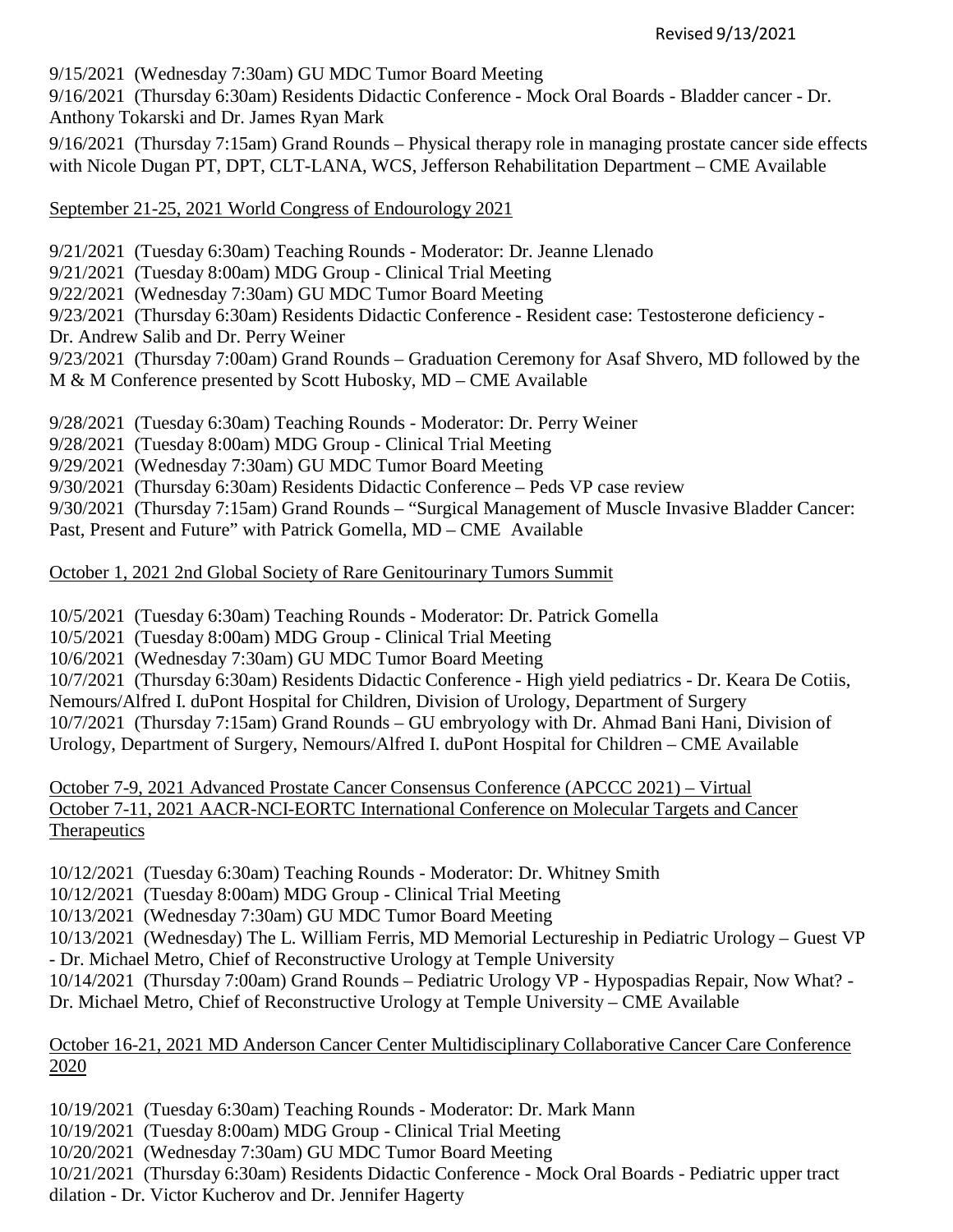## Revised 9/13/2021

10/21/2021 (Thursday 7:15am) Grand Rounds – "Using Clinical Cases to Review Code Status and End-of-Life Issues" with Herbert Patrick, MD, MSEE Chairperson, Ethics Committee, Intensivist, Division of Critical Care Medicine and Critical Care Medicine Fellowship Program Director, Jefferson Health - Northeast – CME Available

October 24-27, 2021 2021 American Society for Radiation Oncology (ASTRO) 63rd Annual Meeting

10/26/2021 (Tuesday 6:30am) Teaching Rounds - Moderator: Dr. Scott Hubosky

10/26/2021 (Tuesday 8:00am) MDG Group - Clinical Trial Meeting

10/27/2021 (Wednesday 7:30am) GU MDC Tumor Board Meeting

10/28/2021 (Thursday 6:30am) Residents Didactic Conference - Resident case: RCC – Dr. Halle Foss and Dr. Thenu Chandrasekar

 $10/28/2021$  (Thursday 7:15am) Grand Rounds – M & M Conference presented by Scott Hubosky, MD – CME Available

11/2/2021 (Tuesday 6:30am) Teaching Rounds - Moderator: Dr. Alana Murphy

11/2/2021 (Tuesday 8:00am) MDG Group - Clinical Trial Meeting

11/3/2021 (Wednesday 7:30am) GU MDC Tumor Board Meeting

11/4/2021 (Thursday 6:30am) Residents Didactic Conference - High yield stone disease - Dr. Scott Hubosky

11/4/2021 (Thursday 7:15am) Grand Rounds – Serum testosterone and prostate cancer: the controversy continues with Dr. Kevin Loughlin – CME Available

November 4-7, 2021 The Clinical Society of Genito-Urinary Surgeons (CSGUS) 2021 Annual Meeting University of California-Los Angeles, CA

11/9/2021 (Tuesday 6:30am) Teaching Rounds - Moderator: Dr. Aseem Malhotra

11/9/2021 (Tuesday 8:00am) MDG Group - Clinical Trial Meeting

11/10/2021 (Wednesday 7:30am) GU MDC Tumor Board Meeting

November 10-14, 2021 41st Congress of the Société Internationale d'Urologie November 10-14, 2021 Society for Immunotherapy of Cancer (SITC) 36th Annual Meeting

11/10/2021 (Wednesday 6:00pm) Brownstein VP Journal Club with Guest Speaker, J. Stuart Wolf, Jr, MD, FACS, Professor, Executive Associate Chair, Associate Chair for Clinical Integration and Operations Chief, Division of Surgical Subspecialties, Department of Surgery and Perioperative Care, Dell Medical School, The University of Texas at Austin

11/11/2021 (Thursday 6:30am) Residents Didactic Conference - SASP Review

11/11/2021 (Thursday 7:00am) Grand Rounds – Endourology Controversies Brownstein VP with J. Stuart Wolf, Jr, MD, FACS from Dell Medical School, The University of Texas at Austin – CME Available

11/16/2021 (Tuesday 6:30am) Teaching Rounds - Moderator: Dr. Thenu Chandrasekar

11/16/2021 (Tuesday 8:00am) MDG Group - Clinical Trial Meeting

11/17/2021 (Wednesday 7:30am) GU MDC Tumor Board Meeting

11/18/2021 (Thursday 6:30am) Residents Didactic Conference - SASP Review

11/18/2021 (Thursday 7:15am) Grand Rounds – M & M Conference presented by Scott Hubosky, MD –

CME Available

11/20/2021 (Saturday 8:00am) In Service Exam - Residents

11/23/2021 (Tuesday 6:30am) Teaching Rounds - Moderator: Dr. Patrick Shenot

11/23/2021 (Tuesday 8:00am) MDG Group - Clinical Trial Meeting

11/24/2021 (Wednesday 7:30am) GU MDC Tumor Board Meeting